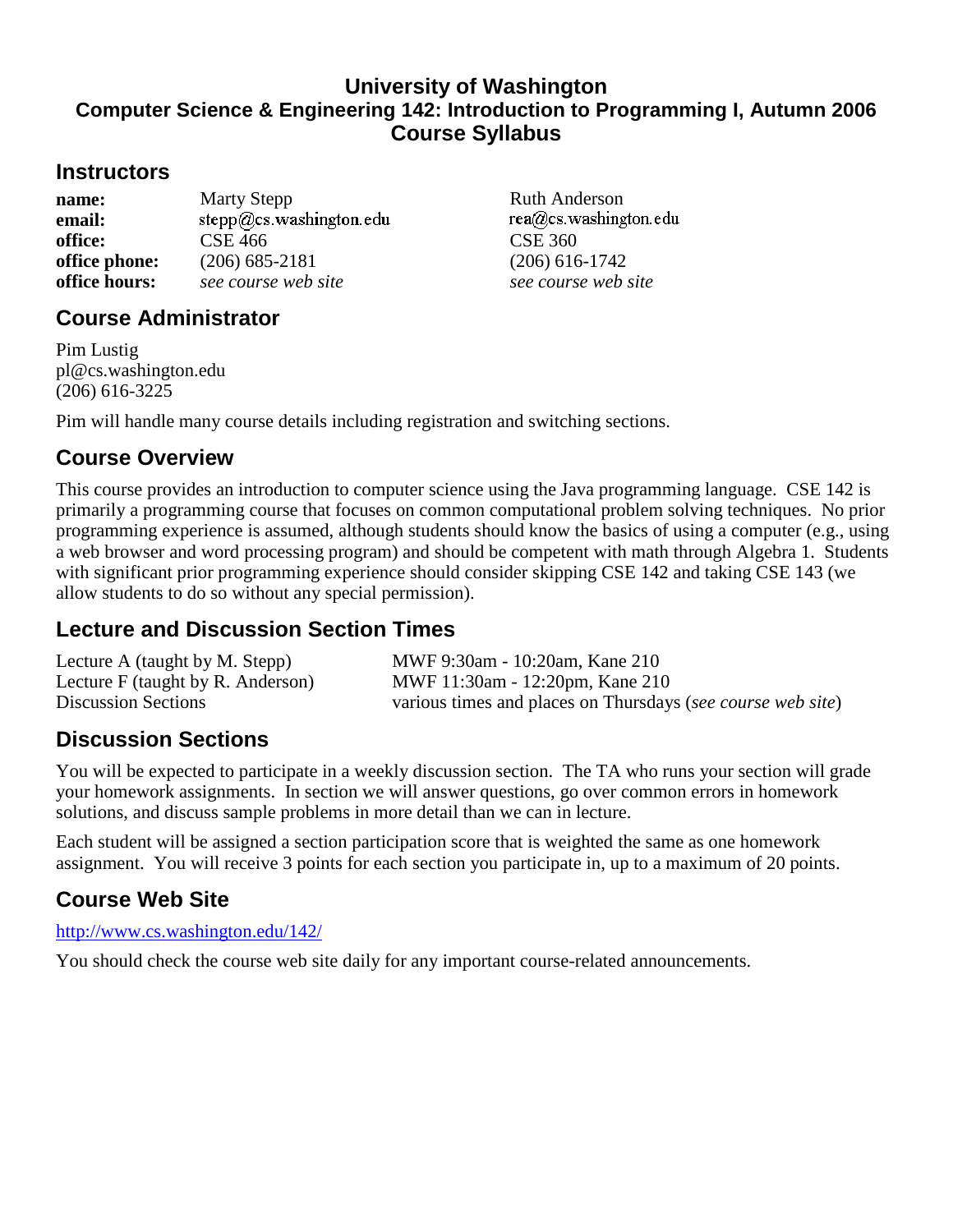# **Textbook**

#### Reges/Stepp, *Building Java Programs: Preliminary Edition*. ISBN 0-536-27618-8

We will be using a preliminary "custom edition" of an upcoming textbook being written by UW instructors for this course. The book will be available for purchase from the UW Bookstore. The contents of the book will also be posted on the class web page. No assignments or required readings will be given directly from the textbook, and you may choose not to purchase it if you wish. However, exams in this course will be open-book, so it may be advantageous to own the book for use as a reference during exams.

## **Computer Access and Software**

The department operates an Introductory Programming Lab (IPL) that is located on the third floor of Mary Gates Hall. TAs and consultants will be available at the lab to help students with problems. The recommended software for the course is the Java Development Kit (JDK) version 5.0 and the DrJava editor.

The course web site contains links to download this software free of charge if you wish to work at home.

# **Grading**

Your grade percentage in the course comes from completing the following tasks:

- 50% weekly homework assignments (including section participation)
	- 20% midterm (in class on **Monday, November 6, 2006**)
- 30% final exam (**Wednesday, December 13, 2006**, *time to be announced on course web site*)

Your percentage is mapped onto the 4.0 grade scale roughly as follows.

| 90% at least 3.5 | 80\% at least 2.5   |
|------------------|---------------------|
| 70% at least 1.5 | $60\%$ at least 0.7 |

### **Exams**

The written exams in this course are open-book and open-notes. You may bring any written materials you like, including textbooks, printed copies of handouts, your homework assignments, or other programs. No electronic devices may be used during exams.

Generally, make-up exams will not be given without substantial extenuating circumstances. If you need to miss an exam, you must contact your instructor by phone or email and receive permission to do so *prior* to the exam. Even if you are sick at home, you should be able to call your instructor's office phone number to leave a message that you need to be contacted.

### **Homework**

Homework in this course will consist of weekly programming assignments to be completed individually and submitted electronically from the course web site. Each assignment will display its due date and time. Most homework will be graded on a 20-point scale based on the categories of "external correctness" (the program's behavior) and "internal correctness" (the style in which the program is written).

## **Lateness Policy**

Each student receives **5 free "late days"** for use on homework assignments. A late day allows you to submit a program up to 24 hours late without penalty. For example, you could use 2 late days and submit a program due on Wednesday on Friday with no penalty. Once a student has used up all of their late days, each successive day that an assignment is late will result in a loss of -10% credit on that assignment. Regardless of how many late days you have, you may not submit a program more than 5 days after it is due or after the last day of class.

Because of this lateness policy, students will not be granted extensions for assignments unless they have highly extenuating circumstances as decided by the instructor.